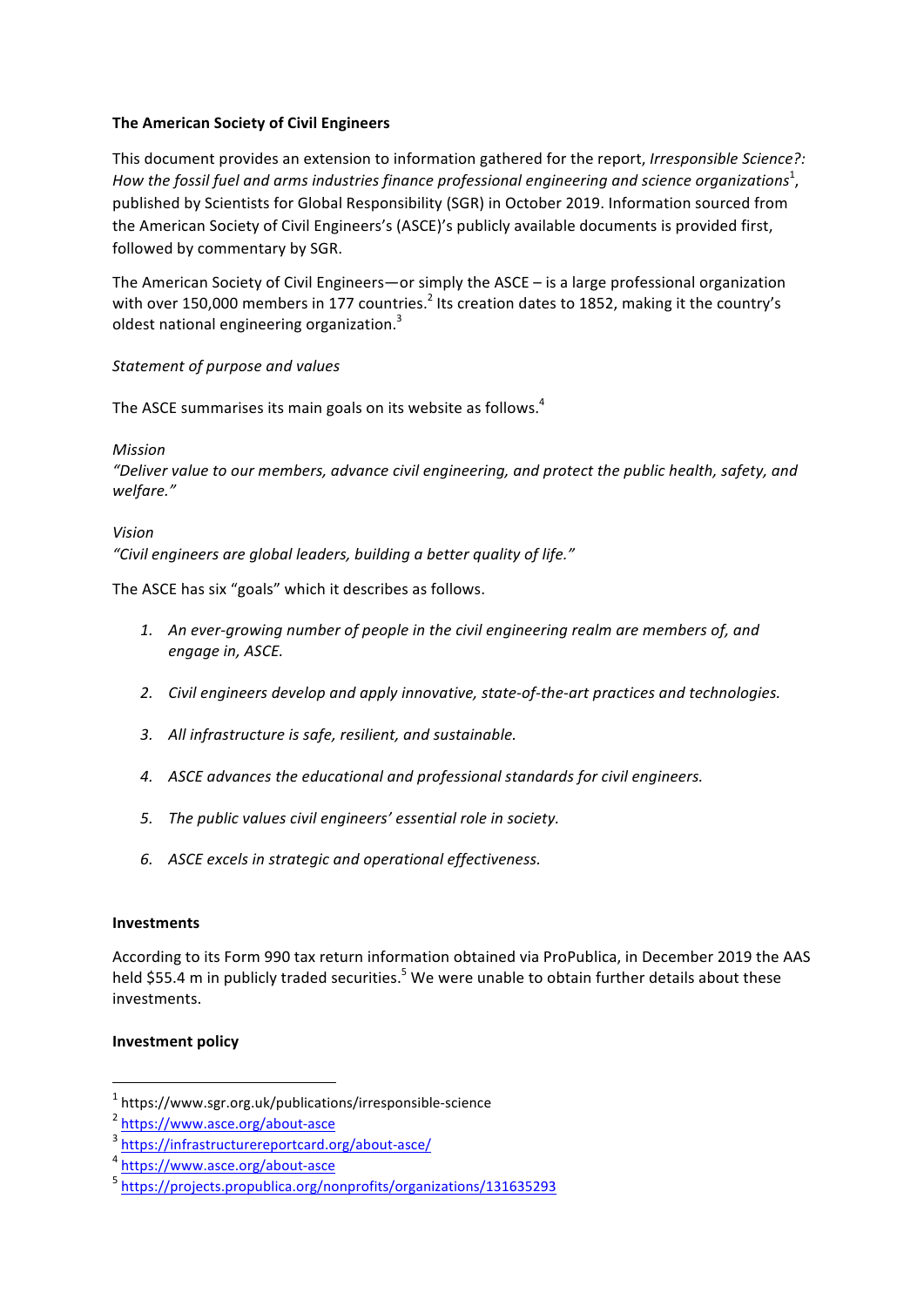The ASCE does not appear to hold an ethical investment policy but did discover a statement that advocates investments that are "directed towards projects and programs that are built for the future".<sup>6</sup>

## **Transparency**

The ASCE does not publicly disclose where it holds any of its \$55.4m in investments, giving it zero transparency.

## **Corporate Patrons**

The ASCE does not appear to have any corporate patrons from the fossil fuel industry.<sup>7</sup> In the organization's 2019 annual report, one company involved in arms manufacturing, Boeing, was listed as a partner since 2006.<sup>8</sup>

## **Education programmes and grants**

The ASCE does not appear to be accepting corporate sponsorship for its education programmes and grants. 

#### **Events sponsorship**

The ASCE does not have any events sponsored by fossil fuel corporations.

## **Environmental policy**

We were unable to find an environmental policy guiding the organization's operations or targets for reducing its impacts.

## **Other relevant information**

The ASCE has released "Policy Statement  $360 -$  Climate change"<sup>9</sup> which acknowledges the role of civil engineers in countering climate change.

The ASCE has a Sustainability Committee whose mission statement is: As the stewards of society's physical infrastructure, civil engineers must lead the next shift in sustainable planning, design and *construction.<sup>10</sup>*

The ASCE's "Sustainability Committee", "Committee on the Adaptation to Climate Change", and its "Task Committee on Future Weather and Climate Extremes" have sponsored a number of ASCE publications on the role of civil engineers in mitigating climate change and its effects.<sup>11</sup>

<sup>6</sup> https://www.asce.org/advocacy/energy/

<sup>7</sup> https://www.asce.org/-/media/asce-images-and-files/membership/documents/active-partners-andassociate-partners.pdf 8

https://www.asce.org/uploadedFiles/Membership\_and\_Communities/Partners\_Program/Content\_Pieces/ASC E%20Active%20Partners%20and%20Associate%20Partners%20List-06-30-2020.pdf

<sup>9</sup> https://www.asce.org/advocacy/policy-statements/ps360---climate-change/

<sup>10</sup> http://www.asceoc.org/committees/Sustainability

<sup>11</sup> https://ascelibrary.org/doi/book/10.1061/9780784414811; 

https://ascelibrary.org/doi/book/10.1061/9780784415191; 

https://ascelibrary.org/doi/book/10.1061/9780784415863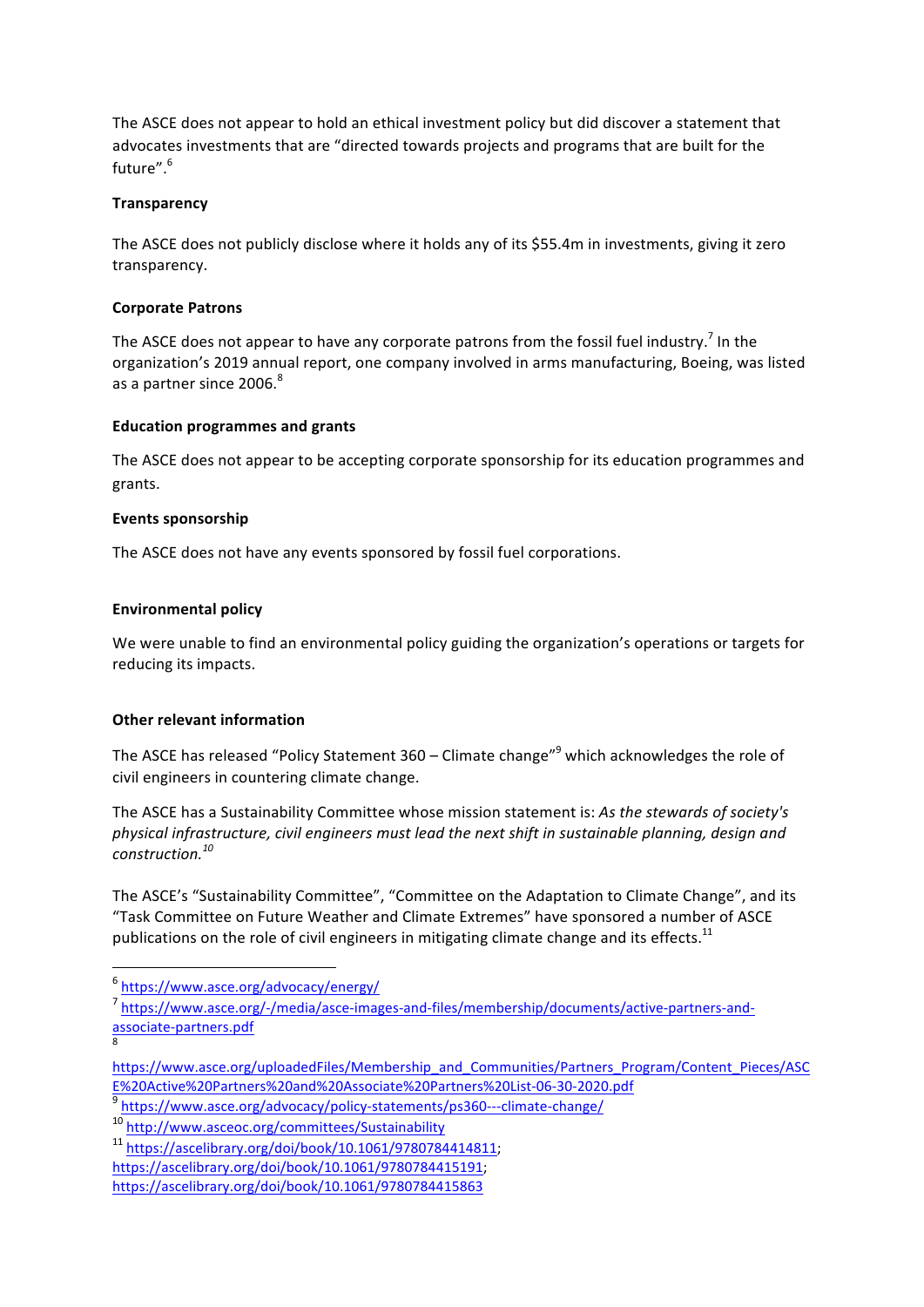The organization has also put together a sustainability roadmap comprised of four priorities: "do the right project", "do the project right", build "capacity to achieve the visions and principles of sustainable development", "communicate and advocate" sustainability.<sup>12</sup>

The ASCE receives donations for funds and initiatives set up to support civil engineers involved in sustainable projects: the "Future World Vision Initiative"<sup>13</sup>, its "Sustainable Parking Lot Project" (which aims to renovate the ASCE headquarters' parking lot as a green stormwater area)<sup>14</sup>, "Sustainable Development Initiatives Fund"<sup>15</sup>, and the "SEI Futures Fund"<sup>16</sup>.

The ASCE holds its "International Conference on Sustainable Infrastructure" annually.<sup>17</sup>

## **SGR** comments

SGR acknowledges that the ASCE has made some significant effort to emphasise its role as a leader in civil engineering for sustainability, both now and in a future affected by climate change.

SGR has continuing concerns, however, on the following aspects.

## *Transparency*

The ASCE has very low transparency regarding its company investments, with there being no public information available on where the \$55.4m of funds highlighted above is held. This lack of openness is worrying because it undermines the ability of its members and the wider public to scrutinise the organization's financial activity in relation to its stated aims. In particular, it is impossible to ascertain the extent to which the ASCE is conducting its investments in a manner that complies with the spirit of its "Policy Statement 360 – Climate change", which emphasises the "immediate need" for action within civil engineering. $^{18}$ 

Beyond publicly available information, SGR has repeatedly reached out to Executive Director of the ASCE, Thomas Smith, along with the organization's board of directors, but has received no response regarding the organization's financial transparency.

# *Financial links to fossil fuel corporations*

Given the lack of an ethical investment policy combined with lack of transparency regarding the ASCE's investments, it is reasonable to conclude that the organization has significant funds held in the fossil fuel industry.

<sup>12</sup> https://www.asce.org/communities/institutes-and-technical-groups/sustainability/sustainability-roadmap

<sup>13</sup> https://www.futureworldvision.org/

<sup>14</sup> https://www.ascefoundation.org/asce-sustainable-parking-lot-project

<sup>15</sup> https://www.ascefoundation.org/sustainable-development-initiatives-fund-0

<sup>16</sup> https://www.asce.org/communities/institutes-and-technical-groups/structural-engineeringinstitute/futures-fund

<sup>17</sup> https://www.icsiconference.org/

<sup>18</sup> https://www.asce.org/advocacy/policy-statements/ps360---climate-change/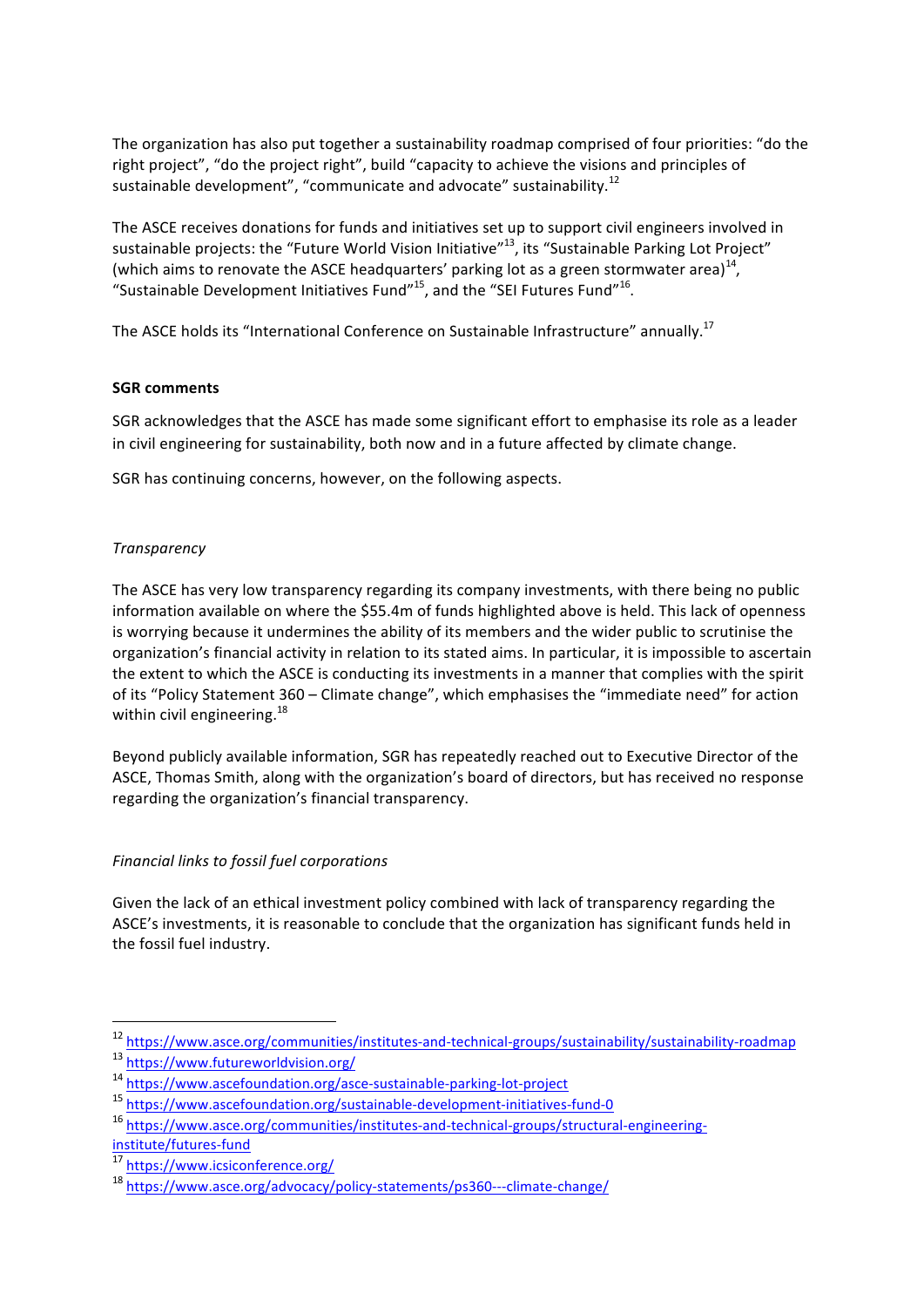SGR has concerns about investments in and financial ties to fossil fuel companies by professional science and engineering organizations for these reasons:

- Professional science and engineering organizations have considerable influence with politicians and the public and it's crucial that they put in place robust science-based targets and plans that are compatible with the goals of the Paris Agreement - and end lobbying behaviour that could undermine it:
- As the UK Health Alliance on Climate Change puts it, "engaging with companies whose business model relies on fuel extraction is of limited use—only divestment will stop extraction".<sup>19</sup> Worldwide, according to the Alliance, over 1,000 organizations with £7 trillion assets have committed to divesting from fossil fuels and instead investing in climate solutions.<sup>20</sup> Research indicates that divestment reduces the price of fossil fuel shares. According to a team at the University of Waterloo in Canada, "lower share prices increase the costs of capital for the fossil fuel industry, which in turn decreases their ability to explore new resources and exploit proven resources".<sup>21</sup> The greater the likelihood of these fossil fuel resources staying in the ground, the more likely we are to meet the international climate change targets agreed under the Paris Agreement in order to prevent potentially catastrophic climate change;
- In order to keep to the below  $2^{\circ}$ Carget, only one-fifth of known fossil fuel reserves can be burned, putting these assets at risk of becoming stranded. The fraction is even smaller when considering how to meet the  $1.5^{\circ}$ Carget. According to the UK Health Alliance on Climate Change, fossil fuels are an increasingly risky investment and fossil fuel free indexes equalled or outperformed unsustainable alternatives for 5-10 years. "Divestment announcements by prominent investors signal financial risks to the market, which in turn depress share prices." say the University of Waterloo researchers. "Therefore, divestment announcements can have a measurable impact on the fossil fuel industry." Shell said in 2018 that divestment had become a material risk to its business.<sup>22</sup> In 2020 fund manager CCLA, which invests on behalf of charities including Church of England dioceses, dropped its investments in oil giants Shell and Total for financial reasons.<sup>23</sup> On January 27<sup>th</sup> 2021, ratings agency S&P warned 13 oil and gas companies, including Royal Dutch Shell and Total, that it is considering downgrading their credit ratings. The agency has increased its risk rating for the oil and gas sector as a whole from "intermediate" to "moderately high" because of the move away from fossil fuels, poor profitability and volatile prices, according to news reports.<sup>24</sup> There are also signs that oil companies may struggle to recruit employees with the skills they need.<sup>25</sup>
- Many fossil fuel companies are relying on carbon capture technology and nature-based solutions being deployed at a huge scale to offset their planned emissions.<sup>26</sup> Heavy reliance on the global scale deployment of carbon capture and storage technologies is misplaced given the lack of progress in this area for the last 20 years. According to an international

<sup>19</sup> http://ukhealthalliance.org/divestment

<sup>20</sup> https://www.divestinvest.org/11-trillion-counting-divestinvest/

<sup>21</sup> https://theconversation.com/how-divesting-of-fossil-fuels-could-help-save-the-planet-88147

<sup>22</sup> https://www.theguardian.com/commentisfree/2019/oct/13/divestment-bank-european-investment-fossilfuels

<sup>23</sup> https://www.divestinvest.org/church-of-england-fund-drops-remaining-fossil-fuel-investments/

<sup>24</sup> https://www.theguardian.com/business/2021/jan/27/rating-agency-sp-warns-13-oil-and-gas-companiesthey

 $25$  https://www.ft.com/content/3b53f1bd-4625-4733-afb9-af4301257506

<sup>26</sup> https://insideclimatenews.org/news/16072020/oil-gas-climate-pledges-bp-shell-exxon/